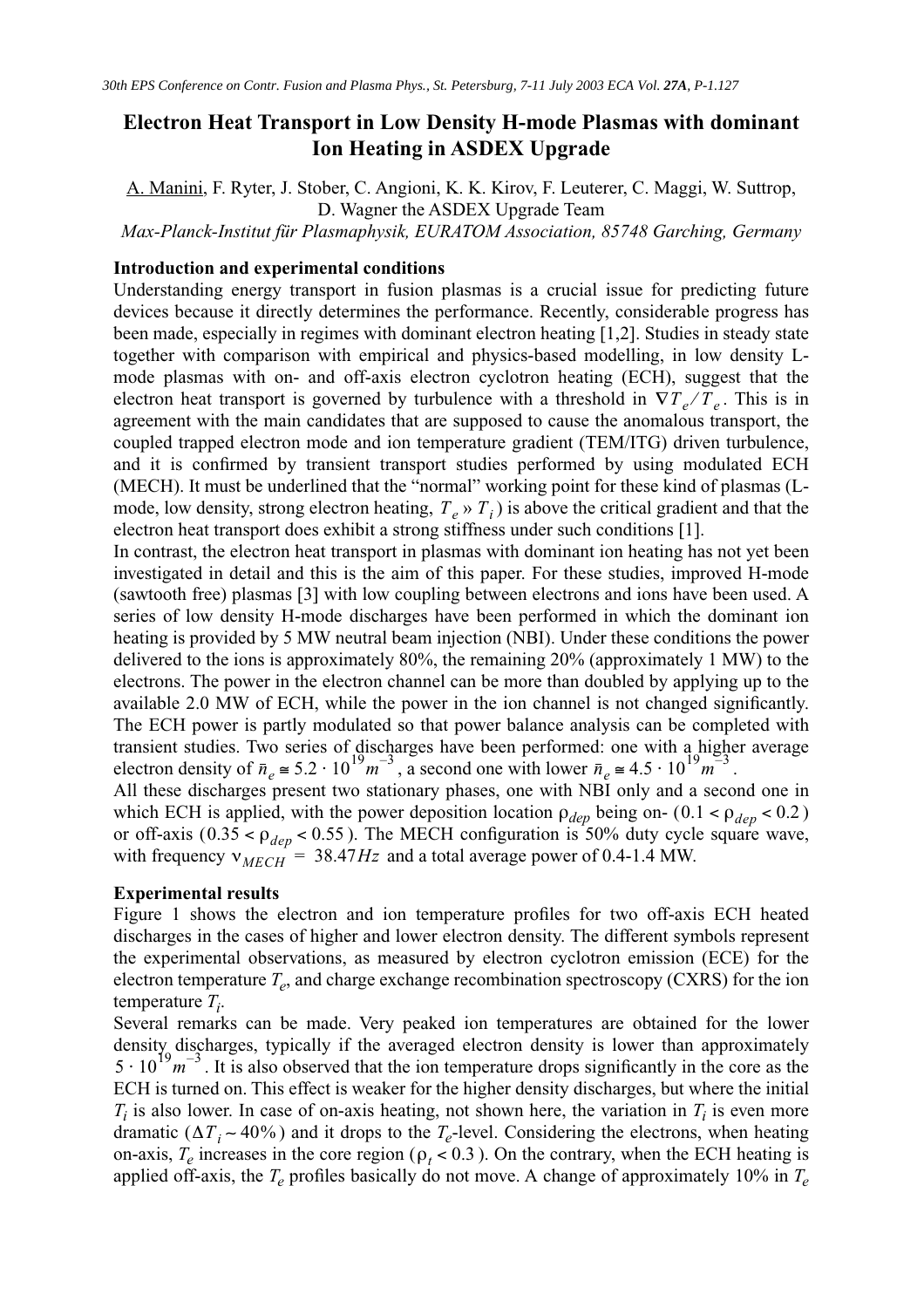

**Figure 1.** Electron and ion temperature profiles during the NBI-only phase and during the NBI+ECH phase for (a) higher and (b) lower electron density.

is found at low density, but both  $\nabla T_e$  and  $\nabla T_e/T_e$  variations are smaller than 10%. This observation is astonishing considering that the heat flux in the electron channel is increased by a factor which varies between 1.6 for the higher density discharges, to more than 2 for the lower density ones: in practice, the strong ECH power does not produce any *T<sup>e</sup>* variation at the edge and it appears to be expelled from the plasma very rapidly. This is an indication that the electron temperature profiles might be strongly resilient. The reaction of the electron density at the turning on of the ECH, for the higher density cases, is not significant, except for a region inside  $\rho_t \sim 0.4$  where the density seems to slightly decrease. For more details we refer to a companion paper [4]. ⁄

#### **Experimental transport analysis**

The power balance diffusivity is as usual given by  $\chi_j^{PB} = -q_j/(n_j \cdot \nabla T_j)$  (*j* related to the species). Considering the ions, the analysis shows that by applying the ECH,  $q_i$  increases by less than 15%, while the heat diffusivity  $\chi_i^{PB}$  increases significantly over the whole radius. Since  $q_i$  is not significantly changed by the ECH, the  $\chi_i^{PB}$  variations are related to the changes in  $\nabla T_i$ .  $\nabla T_i/T_i$  always decreases inside  $\rho_t \sim 0.4$  and does not vary outside  $\rho_t \sim 0.4$  for the high density cases, while it increases outside  $\rho_t \sim 0.4$  for the low density discharges. Considering the electrons,  $q_e$  is basically doubled for  $\rho > \rho_{dep}$ , while it remains unchanged for  $\rho < \rho_{dep}$ . In all discharges the heat diffusivity  $\chi_e^{PB}$  is strongly increased only for  $\rho > \rho_{dep}$ , while  $\nabla T_e / T_e$  remains unchanged outside  $\rho_t \sim 0.4$ . Both  $n_e$  and  $\nabla T_e$  are not significantly modified while  $q_e$  is doubled, hence the increase of  $\chi_e^{PB}$  is driven by the variations in the electron heat flux. These observations indicate resilient electron temperature profiles for the region outside  $\rho_t \sim 0.4$ .

The analysis of the modulated part of the discharge is carried out as in [5] which yields the perturbative electron heat pulse diffusivity  $\chi_e^{HP} = \chi_e^{PB} + \partial \chi_e / \partial \nabla T_e \cdot \nabla T_e$ . The modulated data is extracted by Fourier transform and  $\chi_e^{HP}$  is deduced from amplitude and phase profiles using a slab model [5] corrected for cylindrical geometry [6]. Figure 2 (a,b) shows amplitude and phase profiles for a high density, off-axis MECH discharge. It is interesting to observe the presence of two radii at which an important change in transport occurs, the first one at  $\rho_t \sim 0.2$ , the second one at  $\rho_t \sim 0.43$  ( $\rho_{dep} = 0.35$ ). While the first change might be related to a flat shear in region 1, the second change is related to something else. Figure 2 (c) shows the dependence of  $\chi_e$  on  $\nabla T_e/T_e$ : gradient lengths and heat diffusivity are measured for two pairs of discharges, one of each having the MECH on-axis, the other having it off-axis. This allows the determination of  $\chi_e^{PB}$  and  $\chi_e^{HP}$  in the "common" region laying between the two deposition locations. From this figure, a critical gradient length can be determined for  $\nabla T_e/T_e \approx 2.8 \text{ m}^{-1}$ . Measuring this parameter at  $\rho_t \sim 0.43$  for the discharge analysed in (a,b) gives  $\nabla T_e/T_e \approx 2.9 \text{ m}^{-1}$ , a value which is very close to the critical gradient. Figures 2 (a,b,c)  $\chi_e^{HP} = \chi_e^{PB} + \partial \chi_e / \partial \nabla T_e \cdot \nabla T_e$  $\chi_e^{HP}$ ⁄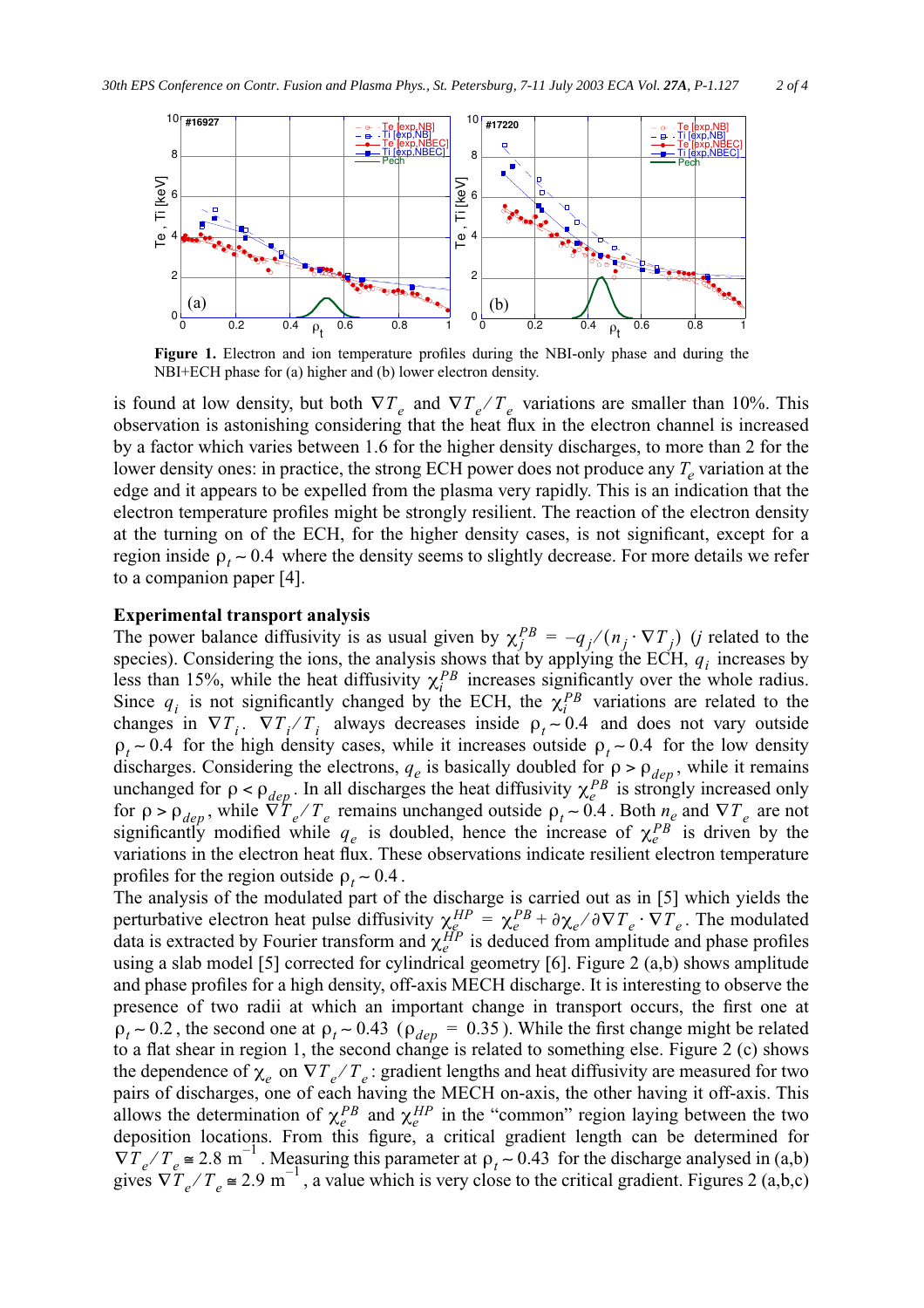

**Figure 2.** Comparison of (a) amplitude and (b) phase profiles response at the fundamental MECH frequency of 38.47Hz for a high density, off-axis MECH discharge (#16777). (c) Experimental heat diffusivity dependence on the gradient length (data taken at  $\rho = 0.3$  and  $\rho = 0.45$  respectively).

indicate that outside  $\rho_t \sim 0.4$  the  $T_e$  profiles are resilient. Applying the same analysis to a pair of discharges performed more on-axis and measuring gradient lengths and  $\chi_e$  at  $\rho_t \sim 0.2$ indicate on the other hand non resilient  $T_e$  profiles in the centre.

#### **Modelling**

Simulations with two physics based transport models, Weiland [7] and GLF23 [8], have been performed. Both models are fluid models in which transport is calculated based on ITG and TEM physics. For these discharges, the ITG physics of the models is important, since the ion temperature is higher than the electron temperature. For these models, the boundary conditions have been set at  $\rho_t = 0.8$ . An empirical model based on a critical gradient length where the electron diffusivity is given by [9] has also been used. *q* is the safety factor,  $\lambda$  and  $\kappa$  are coefficients to be adjusted and *H* is the Heaviside function. The factor  $T_e^{3/2}$  takes into account the Gyro-Bohm dependence expected for transport driven by micro-turbulence (here, boundary conditions at  $\rho_t = 0.9$ ).  $\chi_e = \chi_0 + q\lambda T_e^{3/2} (\nabla T_e / T_e - \kappa) H (\nabla T_e / T_e - \kappa)$ 



**Figure 3.** Electron and ion temperature profiles: simulations using the GLF23 (a) and Weiland (b) transport models. Comparison between models and experiments for an off-axis high density discharge.

Figure 3 shows the comparison between experimental and modelled electron and ion temperature profiles obtained by simulating a higher density, off-axis MECH discharge in steady state. The GLF23 model reproduces correctly both electron and ion temperatures. The Weiland model underestimates both electron and ion temperatures inside  $\rho_t \sim 0.4$ , which indicates that the transport is overestimated. For the lower density discharges (not shown here), neither the Weiland nor the GLF23 models are capable of reproducing the peaked profiles in the region inside  $\rho_t < 0.4$ . Figure 4 shows the comparison of the experimental and modelled modulation data with the three models. The fit with the analytical model has been obtained with  $\kappa = 2.8 \text{ m}^{-1}$ , which is slightly higher than the value found ( $\kappa = 2.3 \text{ m}^{-1}$ ) by studies previously performed in mostly electron-heated plasmas with  $T_e \gg T_i$ ,  $\lambda q = 0.8$ , which is approximately a factor of 2 higher than the value previously found [1] and